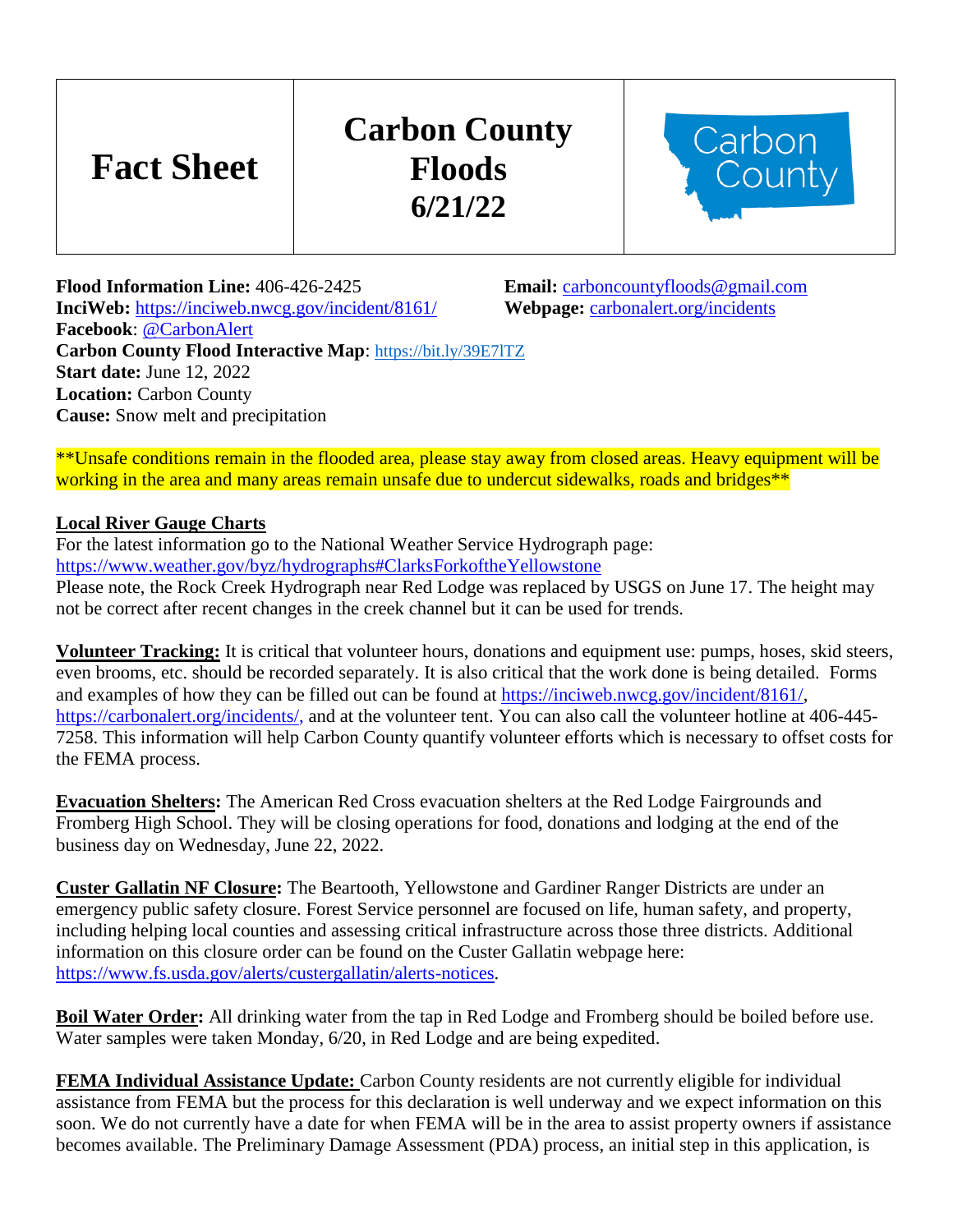almost complete in the county. This is an assessment from the outside of homes and provides a rough estimate of damage for the individual assistance process.

**Red Lodge Community Update:** Volunteer coordination efforts are still being coordinated from the tent at 15<sup>th</sup> Street and Platt. Crews should be finished stabilizing Finn Park today.

A potable water truck is stationed at the Civic Center Parking Lot; this truck will likely be released as it is not seeing significant usage. Port-a-potties are also being released. Please refer to interactive map on page 1. Creek stabilization and re-channeling efforts continue at 9<sup>th</sup> and Cooper.

Crews should be finishing up today with filling in gullies on city streets.

Efforts will continue today to move sandbags from in-town Red Lodge to the Fairgrounds.

Temporary bridges will be placed at the Meeteetse Trail Rd and the north end of East Side Rd. It will be approximately 30 days before the work is complete. Additional temporary bridges are on order and will be deployed to areas in need upon arrival. Work is being done today in preparation for installation. 19<sup>th</sup> St. bridge is open to local traffic only.

Highway 308 to Bearcreek/Belfry is open to the public.

Highway 212 south of Red Lodge is open to the public to the Forest Service boundary approximately 7 miles south of Red Lodge. The Beartooth Pass and National Forest Service lands, roads, and trails in the area are still closed. Please respect closure signs and barriers. Local private campgrounds are still open and available. National Guard and local law enforcement are in Red Lodge to help manage traffic. National Guard will be leaving tomorrow.

Detour information can be found on the Interactive map on page 1.

Repairs continue to repair water access to the Park Ave and Kainu Ave areas in Red Lodge. Temporary water is being installed for Park Avenue and will be available soon.

Two large dumpsters are located at Red Lodge Recycling. Additional dumpsters have been ordered. Items damaged by the flood should be broken down to the smallest size possible and brought to the dumpsters. Organic matter (i.e. tree branches) may be brought to the Red Lodge Fire Rescue Training Center, open 12-7 pm, located at 228 Highway 78.

AY Supply has new dumpsters available to receive appliances.

.

Republic Services is bringing in an additional driver to help with emptying dumpsters more frequently. Information boards are located in key areas throughout town including the Post Office, Beartooth IGA and Chamber of Commerce for non-digital information. See locations on interactive map on page 1.

**Fromberg Community Update:** Clean up continues in town and there is a focus on getting debris removed from the park. Flood damaged items and debris may continue to be brought to the city park, to be disposed of later.

Fromberg has experienced re-flooding of certain areas in the past 24 hours. They are actively recruiting volunteers and reassessing needs. Laurel is bringing in a new dumpster daily to assist.

There is a public meeting tonight at 6:00 p.m. in the high school gym at 319 School St.

City water is established, with a single well running at this time; there is still a boil order for the town of Fromberg

An information board is being maintained at the Fromberg Post Office to provide non-digital information. Food and water are available at the Fromberg High School.

**Edgar/Rockvale Community Update:** Edgar Lagoon was drained and repaired Friday, 6/17, and the lagoon is now operational. All roads should be open.

**Bridger Community Update:** Head gates and ditches continue to be monitored. All roads should be open.

**Belfry Community Update:** The Riverview Lane Bridge south of Belfry has been repaired, and crews continue to work on fixing Lover's Lane. Work continues there today.